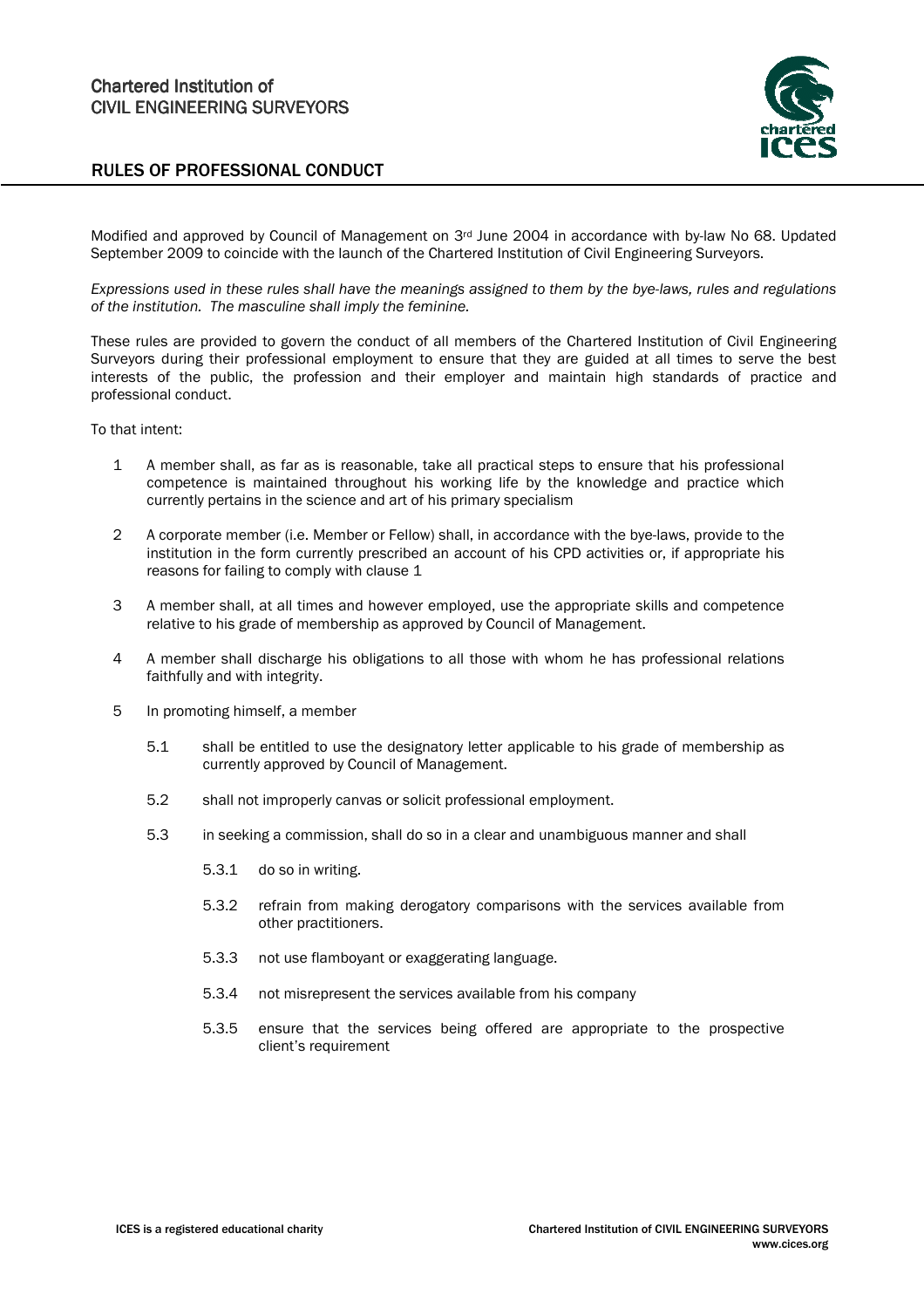

- 6 In accepting an appointment a member shall ensure that:
	- 6.1 his terms of engagement setting out his obligations and entitlements have been established in writing and accepted
	- 6.2 his client is informed in writing of any shortfalls in the area of remit given to the member so there can be no dispute as to the extent of the services to be provided
- 7 A member shall not:
	- 7.1 maliciously or recklessly injure or attempt to injure, whether directly or indirectly, the professional reputation, prospects or business of another practitioner
	- 7.2 make or subscribe to any statement or reports, which are contrary to his bona fide professional opinions
- 8 A member shall:
	- 8.1 ensure that he, and all persons for whom he is responsible, observe safe working practices at their place of work whether on or off site, or in temporary or permanent office accommodation.
	- 8.2 by their actions avoid causing unnecessary damage or harm to the environment and, where possible, make a positive contribution towards the delivery of sustainable development
- 9 A member who practices in any country outside of the United Kingdom shall order his conduct according to these rules, so far as they are applicable, but where there are local regulations and recognised standards of professional conduct he shall adhere to them bearing in mind the high standards which the institution demands of its members.
- 10 A member convicted of a criminal offence, which in the opinion of Council of Management renders him unfit to be a member, shall be deemed to be guilty of improper conduct.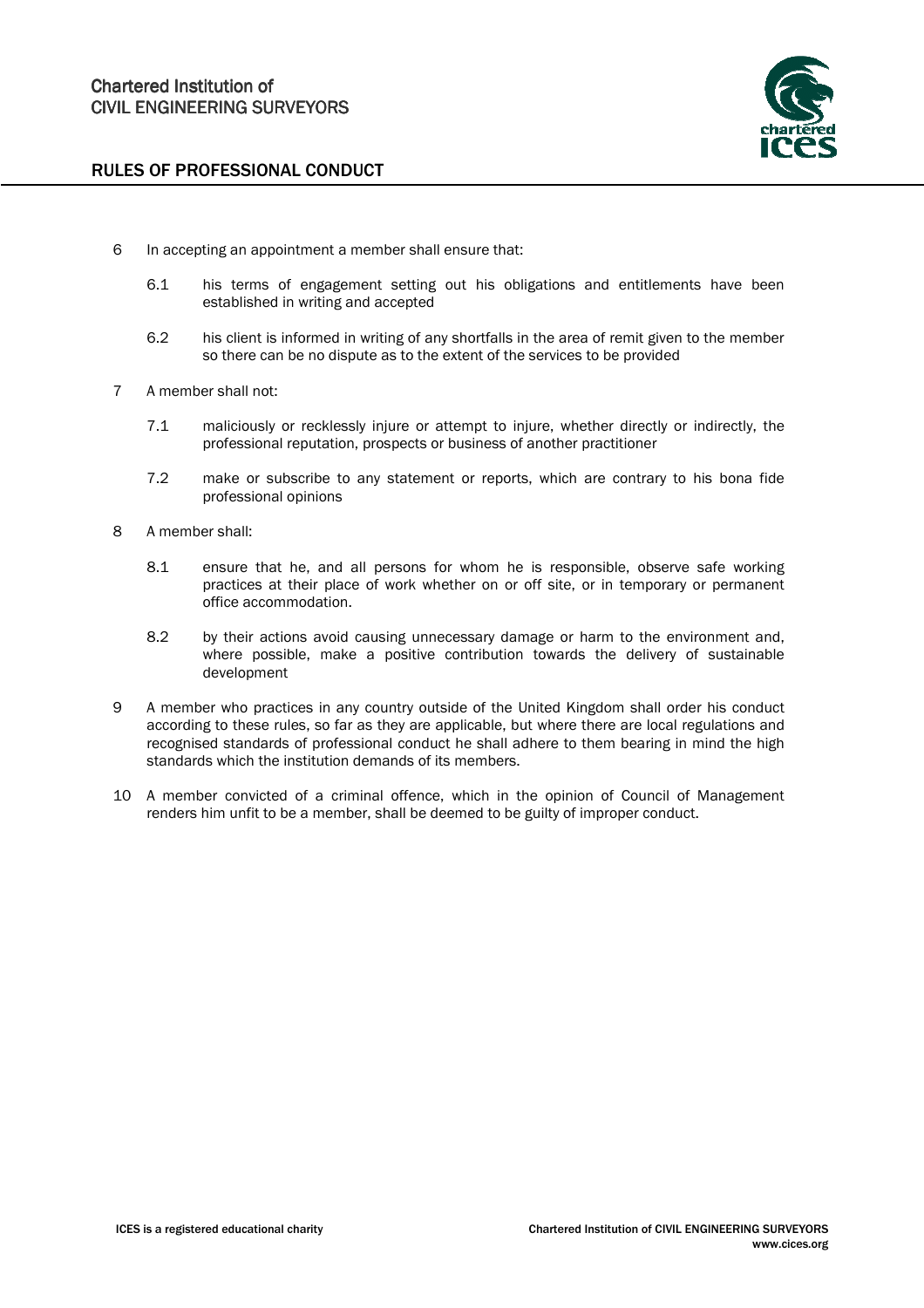

# **Disciplinary Procedures**

Amended and approved by Council of Management on 3<sup>rd</sup> June 2004 in accordance with by-law No 68

For the purpose of these regulations the term 'member' shall include both corporate and non-corporate members of the institution. The term 'improper conduct' shall have the meaning to be inferred from these regulations. The masculine shall imply the feminine.

Subject to the rules of professional conduct and these regulations, the investigating panel and the disciplinary committee shall have the power to regulate their own practice and procedures to suit the particular case under investigation and will not be bound by the strict application of the laws of evidence and may adjourn the proceedings for any reason.

### 1 Allegation of Improper Conduct

- 1.1 Any allegation of improper conduct on the part of a member, received from any source, shall be referred to the President of the institution who shall appoint an investigation panel to consider the matter further
- 1.2 The secretary of the institution shall acknowledge receipt of the complaint and where the complainant is not a member of the institution, shall provide them with a copy of the current rules of professional conduct and these disciplinary regulations.
- 1.3 To ensure receipt of all notices, the despatch of correspondence to either the complainant or the member shall be by recorded delivery, directed through the office of the secretary of the institution, or such other person as nominated by the President of the institution.

### 2 Investigating Panel

- 2.1 The investigating panel (hereinafter referred to as 'the panel') shall comprise three Fellow members of the institution, at least two of who shall be current or past members of the Council of Management. The names of those appointed shall remain confidential to prevent any improper contact by either the member concerned or the complainant.
- 2.2 The panel shall, within one calendar month of their appointment, determine whether they consider the allegation is founded or otherwise. They may
	- 2.2.1 if they consider the allegation does not disclose a primae facie case, or that it is of such a trivial nature that it calls for no further action, dismiss the case without informing the member concerned that such an allegation had been made and without hearing the complainant, in which case the complainant shall be informed accordingly
	- 2.2.2 decide that they need to conduct an initial enquiry to determine whether or not the allegation is sufficiently founded to refer it to a disciplinary committee.
- 2.3 In cases where the panel decides to conduct an enquiry they shall send written notice to the member concerned giving the nature and particulars of the allegation and invite him to submit his observations in writing to the panel no later than one calendar month of the date of the notice. (In exceptional circumstances the panel may grant an extension of time).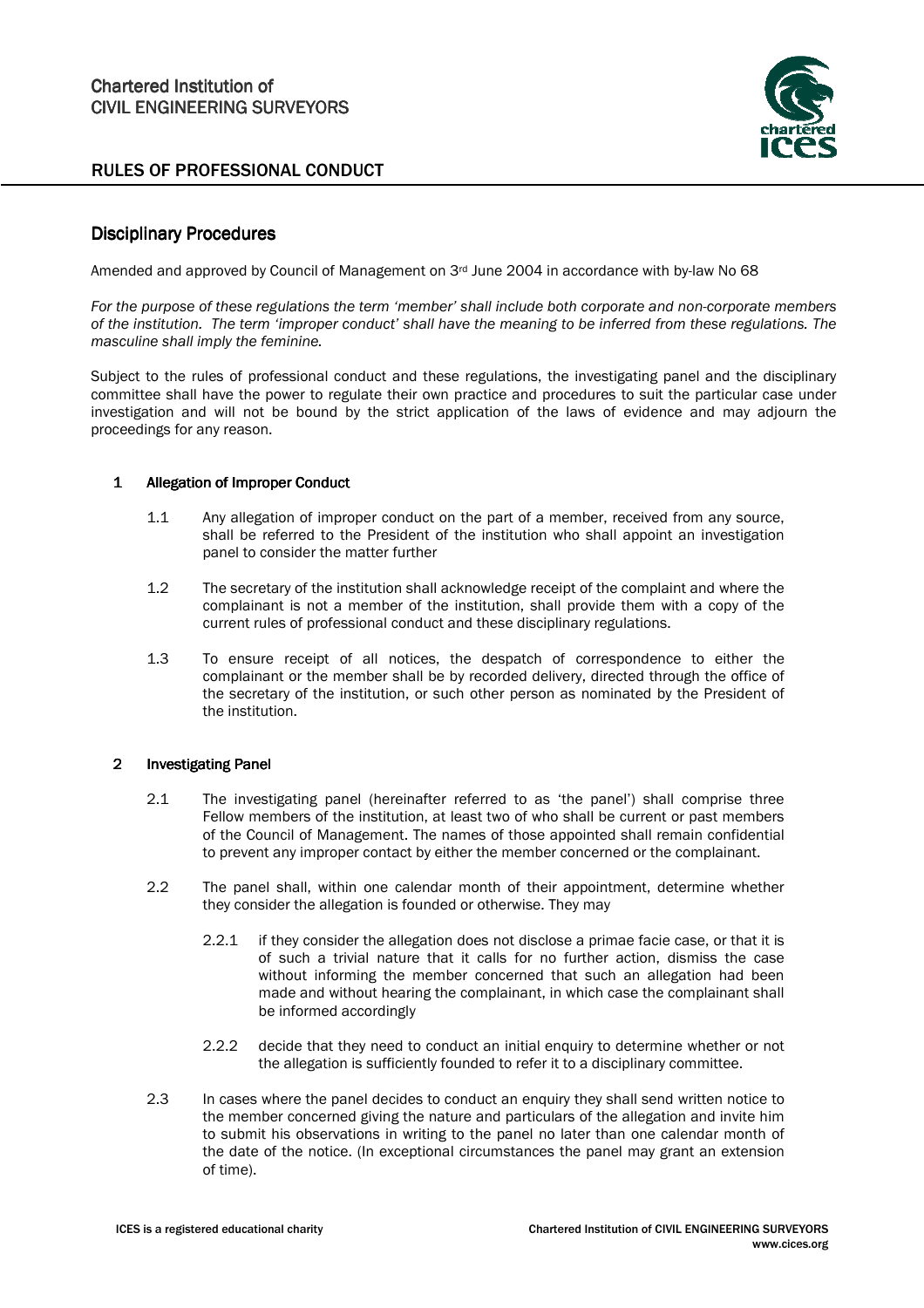

 At the same time the member shall be informed that he is under no obligation to make any observations but that if he does not do so, or if the panel do not regard any explanations offered by him as satisfactory, the matter will be referred to a disciplinary committee which will give him a full opportunity to present his case.

- 2.4 Once a member has been notified that an allegation has been made against him he shall not be entitled to resign from membership of the Institution until all proceedings under these disciplinary regulations have been concluded.
- 2.5 The panel may call for additional particulars, clarification or evidence from the complainant, or the member concerned, at any time during the course of the investigation.
- 2.6 Where the complainant does not comply within one calendar month to a request by the panel for further information, the panel may dismiss the complaint and inform the complainant and member concerned
- 2.7 On receiving the member's observations and any further information requested from the complainant, the panel may:
	- 2.7.1 dismiss the case where they find the allegations of improper conduct;
		- 2.7.1.1 is unfounded,
		- 2.7.1.1 does not disclose a primae facie case,
		- 2.7.1.2 is of such a trivial nature that it does not call for further action.
	- 2.7.2 where they find the member's conduct has technically contravened the provisions of any of the rules of professional conduct but the contravention is of such a minor nature that it does not warrant referral to a disciplinary committee, advise the member accordingly and warn him as to his future conduct.

In all other cases the panel shall refer the allegation of improper conduct to a disciplinary committee.

- 2.8 Should the panel find as in 2.7.1 or 2.7.2 they shall report to the President accordingly and, subject to the complainant and the member concerned being informed in writing, this shall conclude the matter. The panel's findings shall not be made public unless not doing so would be detrimental to the member concerned.
- 2.9 The panel will not normally investigate allegations which fall within the competence of a criminal court, industrial tribunal, local ombudsman or other duly appointed body. However, in such cases the panel shall consider whether any findings of fact constitute a breach of the rules of professional conduct and/or bring the institution into disrepute. If they do and if the panel accepts those findings, they shall refer the matter to a disciplinary committee.
- 2.10 During any enquiry, communications between the panel, the complainant and the member concerned, shall be by correspondence only. Neither the complainant nor the member shall communicate directly with any member of the panel.
- 2.11 Members of the panel shall stand down at the conclusion of the case unless otherwise directed by the President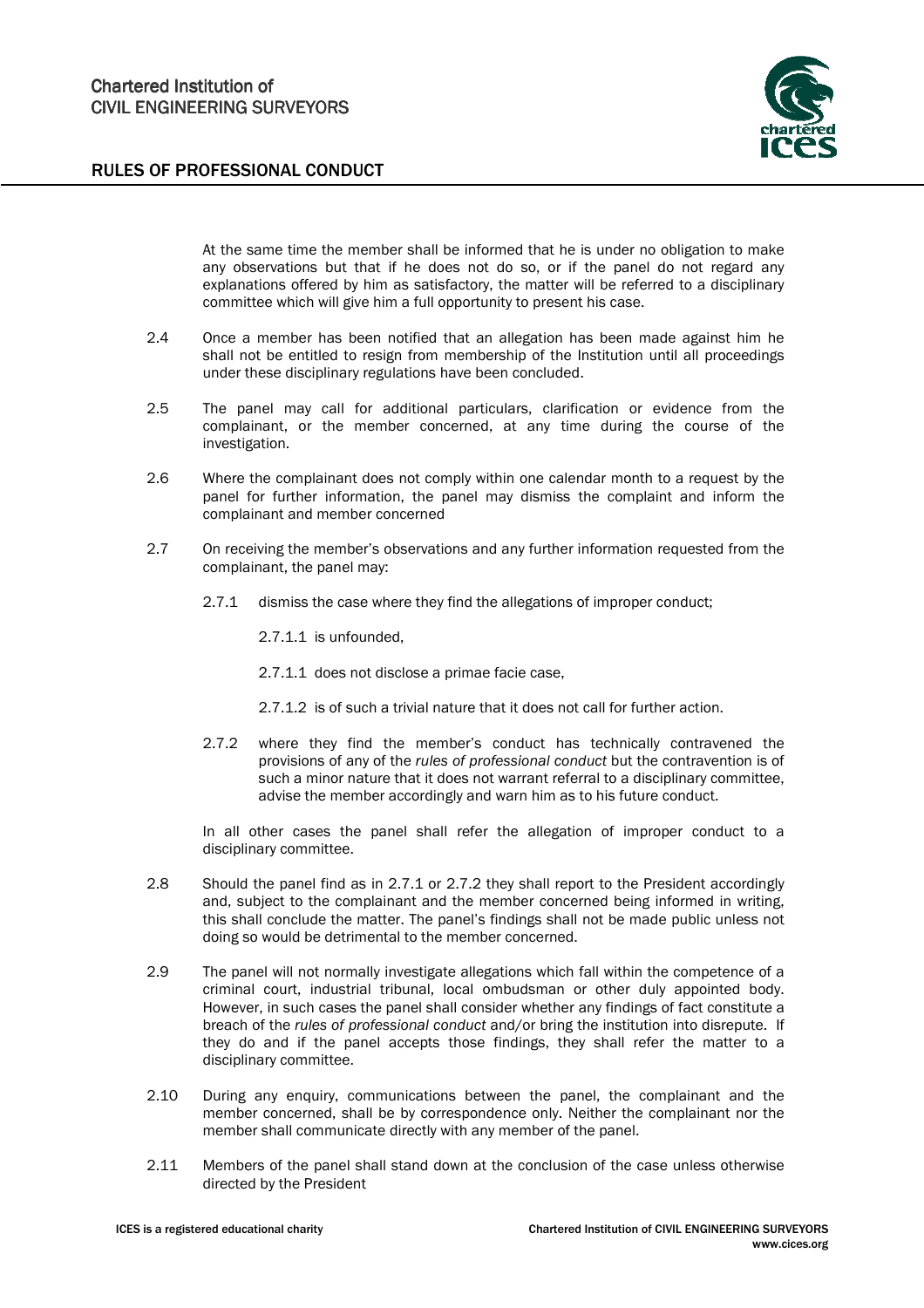

#### 3 Disciplinary Committee

- 3.1 The President shall appoint a disciplinary committee to hear any complaint referred by an investigating panel. No member of the committee shall have been a member of the investigating panel considering the case.
- 3.2 The disciplinary committee shall consist of five Fellows, two of who shall be past Presidents or Chairs of the Council of Management and three past or present members of Council of Management. The disciplinary committee may consult a practising barrister or solicitor of at least seven years' standing to advise them as to the manner in which they should best exercise their functions.
- 3.3 Once the complaint has been referred to a disciplinary committee, the secretary shall arrange that the member concerned be given notice that the matter has been referred to a disciplinary committee.
- 3.4 The investigating panel shall place before the disciplinary committee such information available to them following their investigation. The disciplinary committee shall, in the first instance, invite the member concerned to respond to the allegations against him in writing and may, if they consider they have sufficient evidence to do so, make a 'documents only decision'. However, should they consider it more appropriate, or should the member concerned so request, they shall call a meeting of all interested parties to hear evidence in person.
- 3.5 As soon as practicable after the decision to hold a hearing, and subject to any observations by the member concerned, the secretary shall give notice in writing to all interested parties of the date of the hearing, the practice of the disciplinary committee in relation to the hearing of the complaint, and the manner in which they may be represented. The date of the hearing shall be set no earlier than one calendar month and no later than two calendar months from the date the parties are notified by the secretary.
- 3.6 At the hearing a member of the investigating panel shall present the evidence received as a result of their initial investigation. The member concerned shall be given the fullest opportunity of being heard, of calling witnesses and cross-examining any other witness testifying before the committee. He shall be allowed to conduct his own case, or to be represented by a solicitor, counsel or another institution member of his choice, but not by any other person. On conclusion of the hearing the disciplinary committee will reserve its judgement and issue its decision in writing at a later date.
- 3.7 The disciplinary committee may take into consideration, act on and give such weight as they think fit to any information that may be available to them, whether or not such information would or would not be admissible as evidence in a court of law.
- 3.8 In the event that the disciplinary committee finds the allegation that a breach of the rules of professional conduct or other improper conduct has been proved beyond all reasonable doubt, they shall inform the member concerned of their decision and their reasons, together with their proposed recommendations to council. The member concerned will then be offered the opportunity to make representation to the disciplinary committee in mitigation of the proposed recommendations, either in writing, by appearing before the committee in person, or by being represented as in 3.6 above. The disciplinary committee shall take such representations into account in finalising their recommendations and report to council.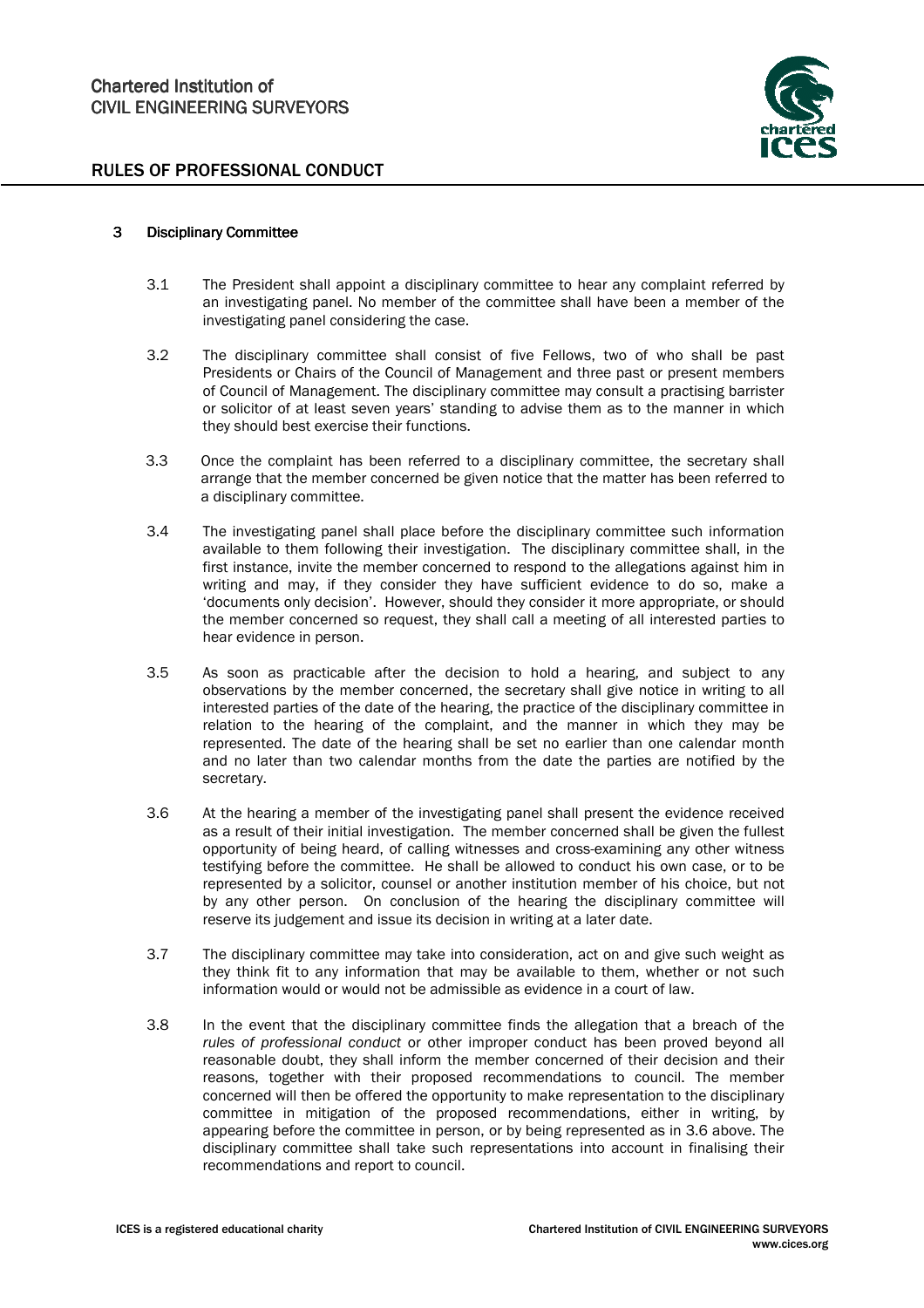

3.9 In cases where the disciplinary committee finds that the member's conduct did not technically contravene the provisions of any of the rules of professional conduct but fell short of the recognised standards of professional practice and behaviour, or the contravention was only of a minor nature, they shall inform the President and advise the member concerned as to the propriety of his actions and future conduct.

#### 4 Powers of Council

- 4.1 Disciplinary action may be taken against any member who is found:
	- 4.1.1 to have contravened the provisions of any of the rules of professional conduct;
	- 4.1.2 guilty of unprofessional conduct rendering him unfit to serve the public in his professional capacity or to be a member of the institution; or
	- 4.1.3 to have brought the institution into disrepute.
- 4.2 In considering a report from the disciplinary committee that a breach of the rules of professional conduct or other unprofessional conduct has been established, Council of Management, in its absolute discretion, may:
	- 4.2.1 warn the member as to his future conduct
	- 4.2.2 reprimand, or seriously reprimand, the member
	- 4.2.3 publish the member's name and brief details of the complaint
	- 4.2.4 determine that the member should not hold office within the institution, or any subsidiary company, for such a period as considered appropriate
	- 4.2.5 suspend the member from membership of the institution for such a period as considered appropriate
	- 4.2.6 terminate the member's membership of the institution
	- 4.2.7 require the member to pay the disciplinary committee's cost for any hearing, including the cost of any legal advice or representation
	- 4.2.7 combine any of the above penalties as they consider appropriate

Council shall not impose a more severe penalty that that recommended by the disciplinary committee.